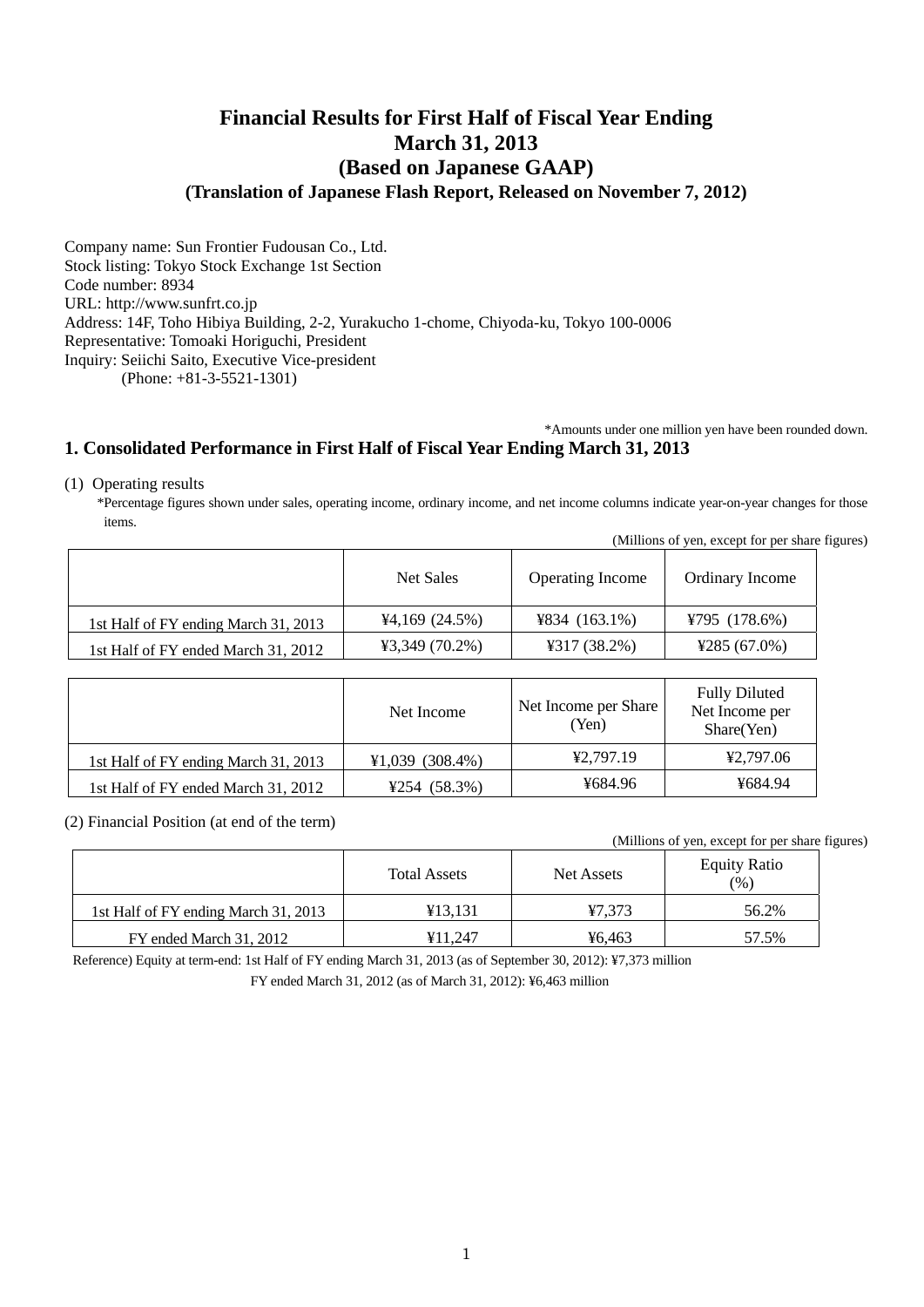## **2. Cash Dividends**

|                          | Cash Dividends per Share |                    |                    |          |              |
|--------------------------|--------------------------|--------------------|--------------------|----------|--------------|
|                          | 1st quarter period       | 2nd quarter period | 3rd quarter period | Year end | Annual total |
| FY ended March 31, 2012  |                          | ¥0.00              | -                  | ¥350.00  | ¥350.00      |
| FY ending March 31, 2013 |                          |                    |                    |          |              |
| FY ending March 31, 2013 |                          |                    |                    |          |              |
| (Projections)            |                          | ¥0.00              |                    | ¥700.00  | ¥700.00      |

(Yen)

Note: Changes from the latest released dividend forecasts:No

# **3. Projections for Consolidated Performance in the Fiscal Year Ending March 31, 2013**

**(From April 1, 2012 to March 31, 2013)** \*Percentage figures are indicated year-on year changes for those items.

|                             |                  |                         |                 |                   | (Millions of yen, except for per share figures) |
|-----------------------------|------------------|-------------------------|-----------------|-------------------|-------------------------------------------------|
|                             |                  | <b>Operating Income</b> | Ordinary Income |                   | Net Income (Loss) per                           |
|                             | <b>Net Sales</b> | (Loss)                  | (Loss)          | Net Income (Loss) | Share (Yen)                                     |
| FY ending March 31,<br>2013 | ¥10,500(51.7%)   | ¥1,600(85.8%)           | ¥1,550(93.9%)   | ¥1,700(83.2%)     | ¥4,575.56                                       |

Note: Changes from the latest released performance:No

## **Reference: Overview of Non-consolidated Performance**

(1) Significant changes in scope of consolidation during the period (change of specified subsidiaries that lead to a change in the scope of consolidation): None

New Companies: -- Company (Company Name)

Excluded Companies: -- Company (Company Name)

- (2) Application of accounting methods which are exceptional for quarterly consolidated financial statement: None
- (3) Changes in accounting policies, accounting estimates and restatement of corrections
	- 1) Changes caused by revision of accounting standards: Yes
	- 2) Changes other than those included in 1): None
	- 3) Changes in accounting estimates: Yes
	- 4) Restatement of corrections: None
- (4) Number of shares issued and outstanding (common shares)
	- 1) Number of shares issued and outstanding at the end of the period (including treasury stock):

September 2012: 371,555 shares March 2012: 371,495 shares

- 2) Number of treasury stock at the end of period:
	- September 2012:  $-$  shares March 2012:  $-$  shares
- 3) Weighted average number of shares for the second quarter period (July 1 September 30): September 2012: 371,524 shares September 2011: 371,495 shares

## ※Disclosure concerning status of implementation of quarterly review procedure

This quarterly financial results report is exempt from the quarterly review procedure based on the Financial Instruments and Exchange Law. At the time of disclosure of this quarterly financial results report, such review procedure for quarterly reports based on the Financial Instruments and Exchange Law had been under development.

## ※Appropriate use of projections for performance, other notes

The projections for performance in this report contain forward-looking statements based on information available to the Company at the date of publication, and on certain set assumptions that have been deemed reasonable. Actual earnings may vary greatly in accordance with a wide range of factors. Refer to Item 3, "Qualitative information on consolidated earnings forecasts" on page 4.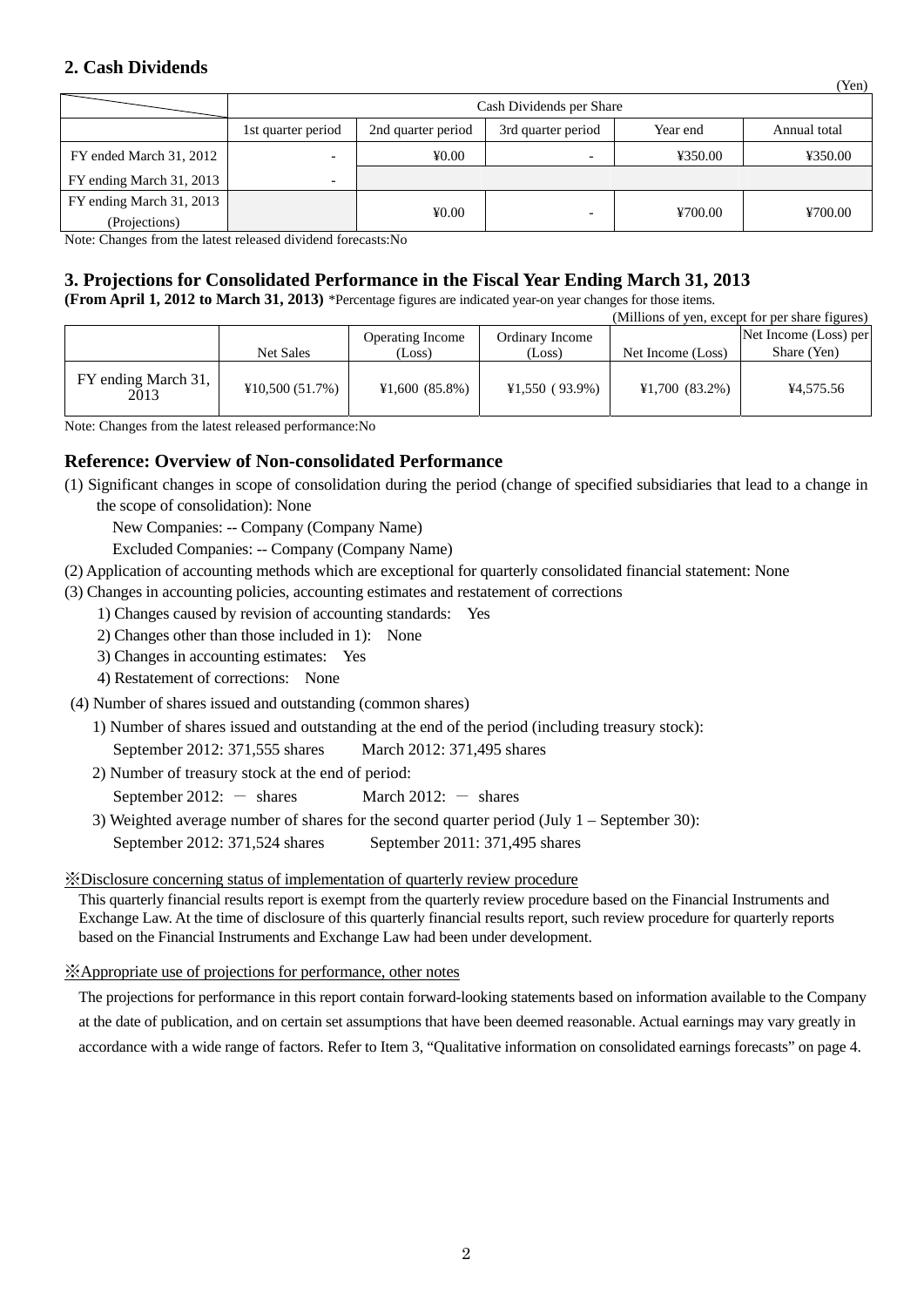### **1. Qualitative information concerning consolidated business performance for the quarter under review**

#### **(1) Qualitative information on consolidated operating results**

In this consolidated first half of fiscal year, the Japanese economy had underlying support from earthquake reconstruction demand and a continuing gentle recovery in some areas, but with fears of a slowdown in the global economy due to the European debt crisis and the continued high value of the yen, the future remains uncertain.

In the real estate industry, the decrease in rent averages for office buildings in central Tokyo that had been continuing since 2008 finally seems to have bottomed out, and while supply of new large office buildings is likely to continue to decrease next year and onwards, there is hope for a recovery of the balance in supply and demand. In the real estate investment market, global monetary easing is leading to increased investment needs for central Tokyo property, so signs of recovery are visible.

In this circumstance, the Group continued to improve approaches to building owners in central Tokyo. By responding to a wide variety of issues building owners face with property, from rental negotiations to sales, construction and revitalization, the Company worked on creating a range of business opportunities.

As a result, our operating results for the first half of fiscal year ending March 2013 were as follows:

sales of ¥4,169 million (up by 24.5% from the same period of the previous fiscal year), operating income of ¥834 million (up by 163.1%), and ordinary income of ¥795 million (up by 178.6%). Net income was ¥1,039 million (up by 308.4%).

Business performance by segment is as follows.

#### *Real Estate Revitalization*

In the replanning business, we focused on acquisition and sales of properties while carefully observing the market situation and 4 buildings were purchased. While only 3 buildings were sold, effort was put into attracting tenants and the commercialization process for repairs, which together with the recovery of the real estate investment market led to maintaining a high level of profitability ratios. As a result, although sales maintained a level similar to the same period of the previous year, segment income increased.

In the rental building business, we sold 4 buildings during the previous fiscal year (end of May 2011), rental income decreased compared to the same period of the previous year.

The real estate securitization business received asset management payments from the sale of a fund property, and so sales and segment income both increased compared to the same period of the previous year.

As a result of the above activities, sales were ¥2,374 million (down by 2.4% from the same period of the previous fiscal year) and segment income was ¥655 million (up by 44.0%).

#### *Real Estate Brokerage*

In the sales brokerage business, we improved relationship for client reference. financial institutions and related departments within the company. With the recovery of the real estate investment market, both the number and scale of properties handled increased, and contracts were made for acting as agents in the sale of large properties for joint investment businesses, leading to a large increase in both sales and segment income compared to the same period of the previous year.

In the rental brokerage business, we worked on strengthening its customer base through close collaboration between internal departments in order to solve all issues building owners might face in building management.

As a result of the above activities, sales were ¥827 million (up by 79.2% from the same period of the previous fiscal year) and segment income was ¥743 million (up by 91.9%).

#### *Property Management*

In the property management business, we worked on increasing the number of properties commissioned, by positioning it as the platform for the Company's businesses and attempting to increase business opportunities from related sales, construction and renewal needs. In order to increase the occupancy usage of commissioned properties, rental marketing was increased in addition to seeking to prevent vacancies by improving customer satisfaction through fine tenant services.

In the building maintenance business operated by K.K. Yubi which was made into a subsidiary company at the end of the previous consolidated fiscal year, we worked on increasing the number of properties maintained through collaboration with existing businesses, in particular property management, and also focused on its specialty of cleaning services in high locations in order to increase profitability.

Since the profits and losses of the building maintenance business became consolidated into this segment as of this period, both sales and segment income increased significantly.

As a result of the above activities, sales were 558 million yen (up by 155.0% from the same period of the previous year) and segment income was 218 million yen (up by 36.3%).

#### *Other Businesses*

In the construction planning business, we worked on increasing commissions in construction management for building repairs through collaboration with the brokerage business departments, and as a result both sales and segment income increased compared to the same period of the previous year..

In the delinquent rent guarantee business, we focused on discovering latent customer needs through proposing new product plans in addition to the existing menu of services, leading to a steady growth in new guarantee contracts.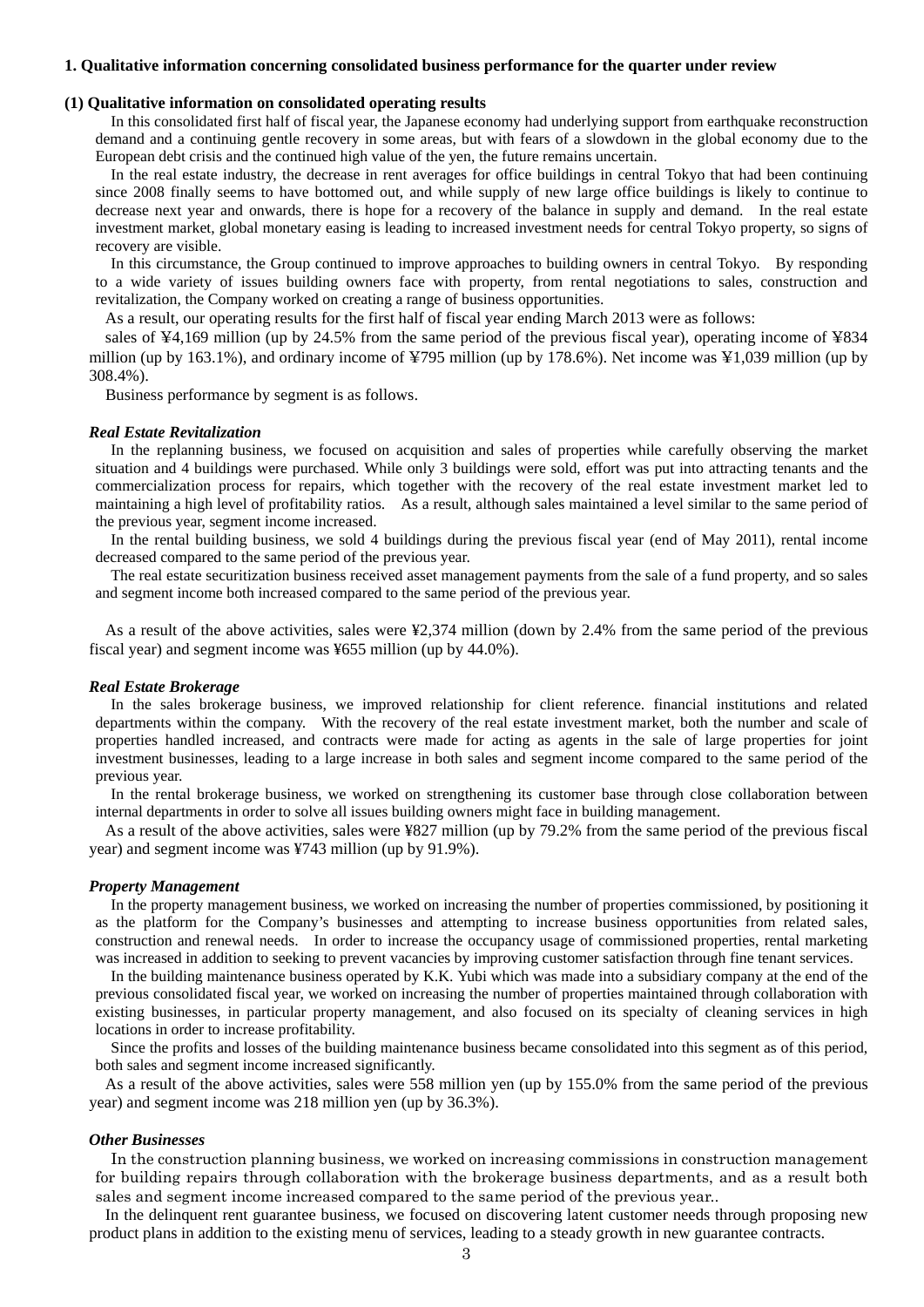As a result of the above activities, sales were 407 million yen (up by 73.0% from the same period of the previous year) and segment income was 161 million yen (up by 47.4%).

#### **(2) Qualitative information on consolidated financial position**

At the end of the second quarter of this consolidated accounting period, total assets were 13,131 million yen (16.7% increase from the end of the previous year) and liabilities were 5,757 million yen (20.3% increase). The main reason for the increase in total assets was that there was a 2,725 million yen increase in inventory assets and a 1,136 million yen increase in cash and deposits, despite a 1,584 million yen decrease in property, plant and equipment and 180 million yen decrease in operational investment securities. The main reason for the increase in liabilities was a 591 million yen increase in long-term loans payable and a 162 million yen increase in current portion of long-term loans payable.

Net assets were 7,373 million yen (14.1% increase). The main reason for the increase in net assets was quarterly net income of 1,039 million yen, despite 130 million yen in payments of year-end dividends. As a result, the equity ratio became 56.2%.

For cash and cash equivalents (hereinafter called "cash") in the consolidated first half of fiscal year, despite a 2,743 million yen increase in inventory assets and 2,140 million yen expenditure on repayment of long-term loans payable, there was income before income taxes and minority interests of 1,071 million yen, proceeds from sales of property, plant and equipment of 1,886 million yen and proceeds from long-term loans payable of 2,895 million yen, leading to a 817 million yen increase compared to the beginning of the period for a balance of 4,437 million yen at the end of consolidated second quarter.

The cash flows and related factors for the consolidated first half of fiscal year are as follows:

The cash used for operating activities was 1,307 million yen (same period of the previous year: revenue of 959 million yen). This was mainly due to the 2,743 million yen increase in inventory assets, despite the income before income taxes and minority interests of 1,071 million yen.

The cash obtained through investing activities was 1,552 million yen (51.8% decrease compared to the same period of the previous year). This was mainly due to proceeds from withdrawal of time deposits of 136 million yen and proceeds from sales of property, plant and equipment of 1,886 million yen, despite payments into time deposits of 456 million yen.

The cash obtained through financing activities was 572 million yen (same period of the previous year: expenditure of 2,977 million yen). This was mainly due to proceeds from long-term loans payable of 2,895 million yen, despite repayment of long-term loans payable of 2,140 million yen and cash dividends paid of 128 million yen.

### **(3) Qualitative information on consolidated earnings forecasts**

For earnings in the fiscal year ending March 2013, as indicated in "Information on Revisions to Consolidated Earnings Forecasts and Projected Dividends for Fiscal Year Ending March 2013" released on November 2, 2012, sales are forecast at ¥10,500 million (51.7% increase year over year), operating income at 1,600 million yen (85.8% increase YOY), ordinary income at 1,550 million yen (93.9% increase YOY), and net income for the year at 1,700 million yen (83.2% increase YOY).

## **2. SUMMARY INFORMATION** (**NOTES**)

#### **(1) Significant changes in scope of consolidation during the period:**  None

### **(2) Application of accounting methods which are exceptional for quarterly consolidated financial statements:**  None

#### **(3) Changes to Accounting Policies/ Changes to Accounting Estimates/ Restatements**

Changes to Accounting Estimates and Changes to Accounting Policies Difficult to Differentiate

Following changes in the Corporation Tax Act, the Company and domestic subsidiaries will, as of this first quarter consolidated accounting period, change the method for depreciation based on the revised Corporation Tax Act for all property, plant and equipment acquired from April 1, 2012 onwards.

There will be a minor impact on the operating income, ordinary income and income before income taxes and minority interests for the first quarter of this consolidated accounting period.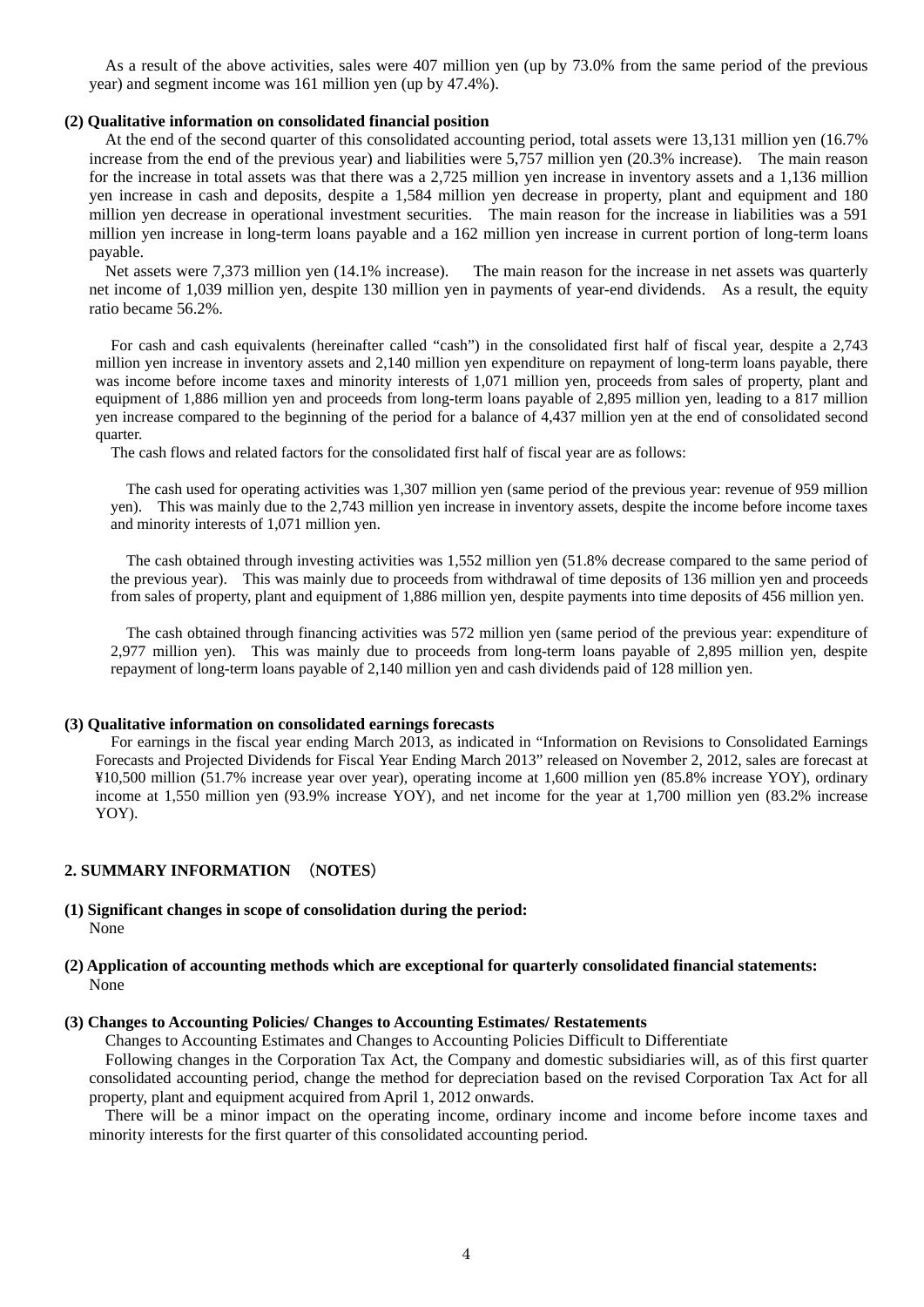## **3. Consolidated Financial Statements**

\*Amounts under one thousand yen have been rounded down.

# **(1) Quarterly Consolidated Balance Sheets**

|                                                            |                         | (Thousands of yen)         |
|------------------------------------------------------------|-------------------------|----------------------------|
|                                                            | FY ended March 31, 2012 | End of 2Q FY ending        |
|                                                            | (as of March 31, 2012)  | March 31, 2013             |
|                                                            |                         | (as of September 30, 2012) |
| <b>ASSETS</b>                                              |                         |                            |
| <b>Current assets</b>                                      |                         |                            |
| Cash and deposits                                          | 3,912,155               | 5,048,826                  |
| Notes and accounts receivable-trade                        | 287,204                 | 248,571                    |
| Operational investment securities                          | 180,000                 |                            |
| Real estate for sale                                       | 57,143                  | 470,023                    |
| Real estate for sale in process                            | 1,633,325               | 3,353,191                  |
| Trust beneficiary right of real estate for sale in process |                         | 598,270                    |
| Work in process construction                               | 6,500                   |                            |
| <b>Supplies</b>                                            |                         | 866                        |
| Deferred tax assets                                        | 166,669                 | 182,903                    |
| Other                                                      | 287,131                 | 122,420                    |
| Allowance for doubtful accounts                            | $\triangle$ 8,577       | $\triangle$ 9,402          |
| <b>Total current assets</b>                                | 6,521,551               | 10,015,672                 |
| <b>Noncurrent assets</b>                                   |                         |                            |
| Property, plant and equipment                              |                         |                            |
| <b>Buildings</b>                                           | 2,176,800               | 938,004                    |
| Accumulated depreciation                                   | $\triangle$ 275,890     | $\triangle$ 192,368        |
| Buildings, net                                             | 1,900,909               | 745,635                    |
| <b>Vehicles</b>                                            | 11,290                  | 13,654                     |
| Accumulated depreciation                                   | $\triangle$ 9,440       | $\triangle$ 10,066         |
| Vehicles, net                                              | 1,849                   | 3,587                      |
| Land                                                       | 1,936,846               | 1,506,807                  |
| Other                                                      | 64,693                  | 66,067                     |
| Accumulated depreciation                                   | $\triangle$ 54,885      | $\triangle$ 56,784         |
| Other, net                                                 | 9,808                   | 9,282                      |
| Total property, plant and equipment                        | 3,849,414               | 2,265,313                  |
| <b>Intangible assets</b>                                   |                         |                            |
| Goodwill                                                   | 445,701                 | 420,885                    |
| Other                                                      | 5,542                   | 3,804                      |
| <b>Total intangible assets</b>                             | 451,243                 | 424,689                    |
| <b>Investments and other assets</b>                        |                         |                            |
| Deferred tax assets                                        | 11,067                  | 8,074                      |
| Other                                                      | 423,790                 | 425,853                    |
| Allowance for doubtful accounts                            | $\triangle$ 9,107       | $\triangle$ 8,299          |
| <b>Total investments and other assets</b>                  | 425,749                 | 425,628                    |
| <b>Total noncurrent assets</b>                             | 4,726,408               | 3,115,632                  |
| <b>Total assets</b>                                        | 11,247,959              | 13,131,304                 |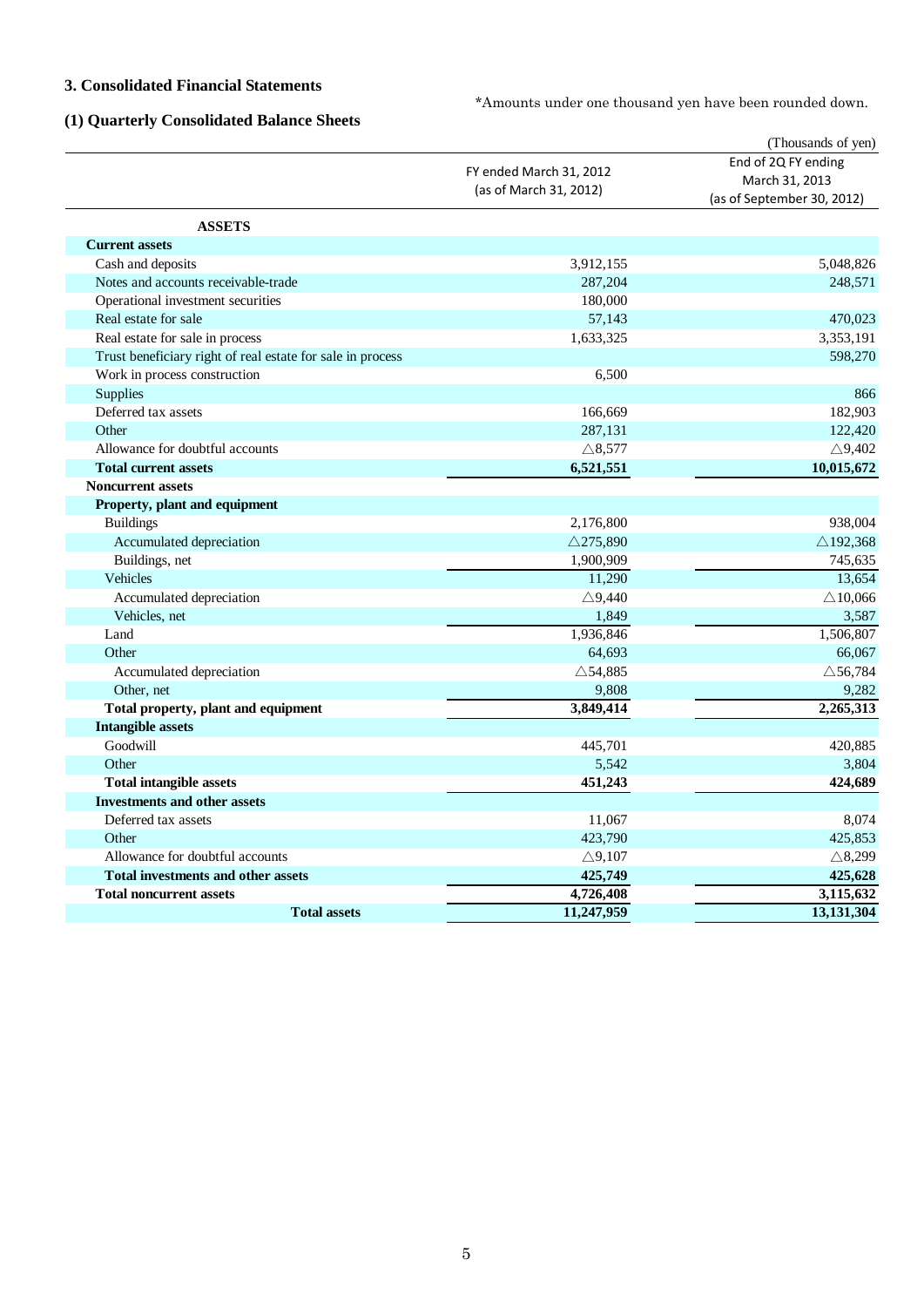|                                            | FY ended March 31, 2012<br>(as of March 31, 2012) | (Thousands of yen)<br>End of 2Q FY ending<br>March 31, 2013<br>(as of September 30, 2012) |
|--------------------------------------------|---------------------------------------------------|-------------------------------------------------------------------------------------------|
| <b>LIABILITIES</b>                         |                                                   |                                                                                           |
| <b>Current liabilities</b>                 |                                                   |                                                                                           |
| Accounts payable-trade                     | 265,393                                           | 224,938                                                                                   |
| Current portion of bonds                   | 54,000                                            |                                                                                           |
| Current portion of long-term loans payable | 234,907                                           | 397,572                                                                                   |
| Income taxes payable                       | 22,971                                            | 54,071                                                                                    |
| Provision for bonuses                      | 45,056                                            | 77,527                                                                                    |
| Provision for directors' bonuses           | 10,000                                            | 5,000                                                                                     |
| Construction warranty reserve              | 3,635                                             | 23,181                                                                                    |
| Provision for loss on guarantees for rent  | 5,251                                             | 3,551                                                                                     |
| Other                                      | 737,369                                           | 1,018,337                                                                                 |
| <b>Total current liabilities</b>           | 1,378,585                                         | 1,804,180                                                                                 |
| <b>Noncurrent liabilities</b>              |                                                   |                                                                                           |
| Long-term loans payable                    | 2,957,050                                         | 3,548,755                                                                                 |
| Other                                      | 448,643                                           | 404,875                                                                                   |
| <b>Total noncurrent liabilities</b>        | 3,405,693                                         | 3,953,630                                                                                 |
| <b>Total liabilities</b>                   | 4,784,279                                         | 5,757,811                                                                                 |

| Capital stock                                         | 5,515,443  | 5,515,643  |
|-------------------------------------------------------|------------|------------|
| Capital surplus                                       |            | 199        |
| Retained earnings                                     | 947.614    | 1,856,816  |
| Total shareholders' equity                            | 6,463,057  | 7,372,659  |
| Accumulated other comprehensive income                |            |            |
| Valuation difference on available-for-sale securities | 622        | 834        |
| Total accumulated other comprehensive income          | 622        | 834        |
| <b>Total net assets</b>                               | 6,463,679  | 7,373,493  |
| <b>Total liabilities and net assets</b>               | 11,247,959 | 13,131,304 |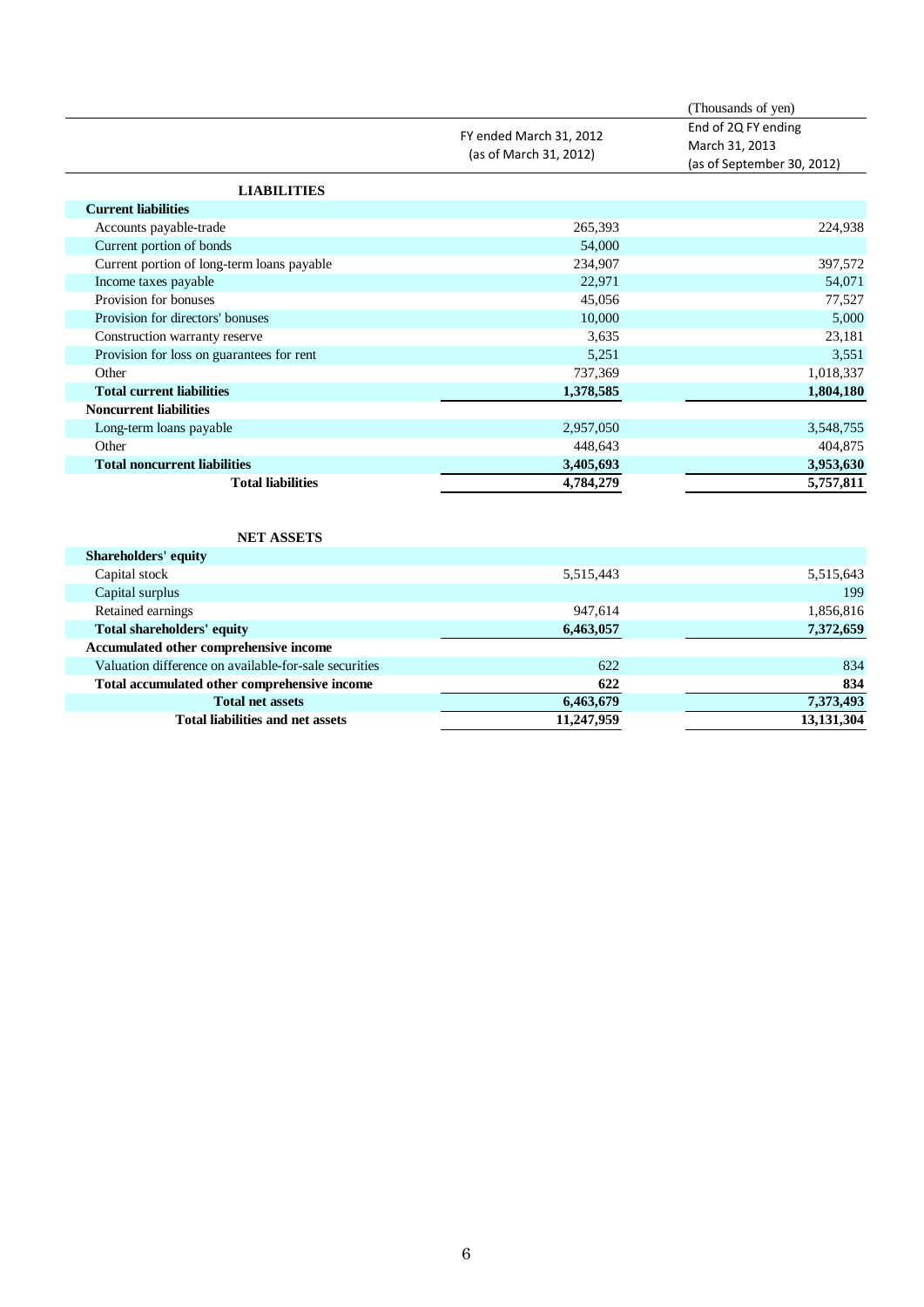# **(2) Quarterly Consolidated Statements of Income and Quarterly Consolidated Statements of comprehensive income**

# **Quarterly Consolidated Statements of Income**

|                                                                  |                               | (Thousands of yen)            |
|------------------------------------------------------------------|-------------------------------|-------------------------------|
|                                                                  | From 1Q to 2Q of FY ended     | From 1Q to 2Q of FY ending    |
|                                                                  | March 31, 2012                | March 31, 2013                |
|                                                                  | (April 1- September 30, 2012) | (April 1- September 30, 2013) |
| <b>Net sales</b>                                                 | 3,349,020                     | 4,169,308                     |
| <b>Cost of sales</b>                                             | 2,180,498                     | 2,275,508                     |
| Gross profit                                                     | 1,168,522                     | 1,893,799                     |
| Selling, general and administrative expenses                     | 851,277                       | 1,059,214                     |
| <b>Operating income</b>                                          | 317,244                       | 834,584                       |
| Non-operating income                                             |                               |                               |
| Interest income                                                  | 485                           | 739                           |
| Dividends income                                                 | 331                           | 336                           |
| Subsidy income                                                   |                               | 845                           |
| Compensation income                                              | 4,200                         |                               |
| Gain on disposal of unpaid dividend                              | 2,054                         |                               |
| Other                                                            | 2,729                         | 700                           |
| <b>Total non-operating income</b>                                | 9,801                         | 2,621                         |
| <b>Non-operating expenses</b>                                    |                               |                               |
| Interest expenses                                                | 35,233                        | 33,637                        |
| Other                                                            | 6,353                         | 8,160                         |
| <b>Total non-operating expenses</b>                              | 41,587                        | 41,797                        |
| <b>Ordinary income</b>                                           | 285,458                       | 795.408                       |
| <b>Extraordinary income</b>                                      |                               |                               |
| Gain on sales of noncurrent assets                               | 2,702                         | 298,300                       |
| Gain on reversal of subscription rights to shares                | 18,893                        |                               |
| <b>Total extraordinary income</b>                                | 21,595                        | 298.300                       |
| <b>Extraordinary loss</b>                                        |                               |                               |
| Lump-sum paymants due to withdrawal from employees' pension fund |                               | 20,787                        |
| Loss on derivatives cancellation                                 | 41,510                        |                               |
| Other                                                            | 1,596                         | 975                           |
| <b>Total extraordinary losses</b>                                | 43,107                        | 21,762                        |
| Income before income taxes and minority interests                | 263,947                       | 1.071.946                     |
| Income taxes-current                                             | 9,019                         | 46,080                        |
| Income taxes-deferred                                            | 467                           | $\triangle$ 13,359            |
| <b>Total income taxes</b>                                        | 9,486                         | 32,720                        |
| Income before minority interests                                 | 254,460                       | 1,039,225                     |
| Net income                                                       | 254,460                       | 1,039,225                     |
|                                                                  |                               |                               |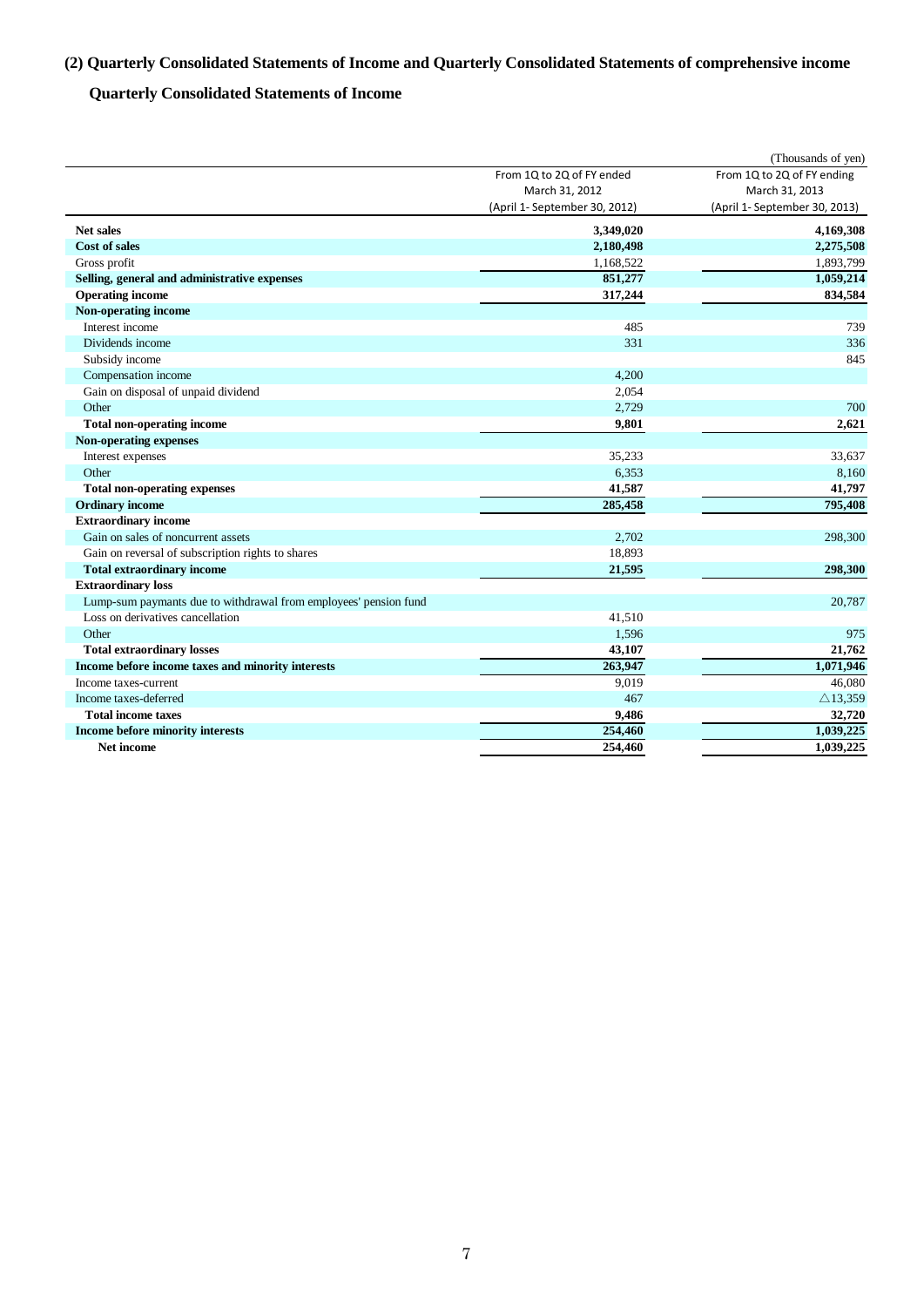# **Quarterly Consolidated Statements of comprehensive income**

|                                                           |                               | (Thousands of yen)          |
|-----------------------------------------------------------|-------------------------------|-----------------------------|
|                                                           | From 1Q to 2Q of FY ended     | From 1Q to 2Q of FY ending  |
|                                                           | March 31, 2012                | March 31, 2013              |
|                                                           | (April 1- September 30, 2011) | (April 1-September 30,2012) |
| Consolidated quarterly statements of comprehensive income |                               |                             |
| Income before minority interests                          | 254,460                       | 1,039,225                   |
| Other comprehensive income                                |                               |                             |
| Valuation difference on available-for-sale securities     | $\wedge$ 39                   | 212                         |
| Total other comprehensive income                          | $\triangle$ 39                | 212                         |
| Comprehensive income                                      | 254,421                       | 1,039,437                   |
| Comprehensive income attributable to                      |                               |                             |
| Comprehensive income attributable to owners of the parent | 254,421                       | 1,039,437                   |